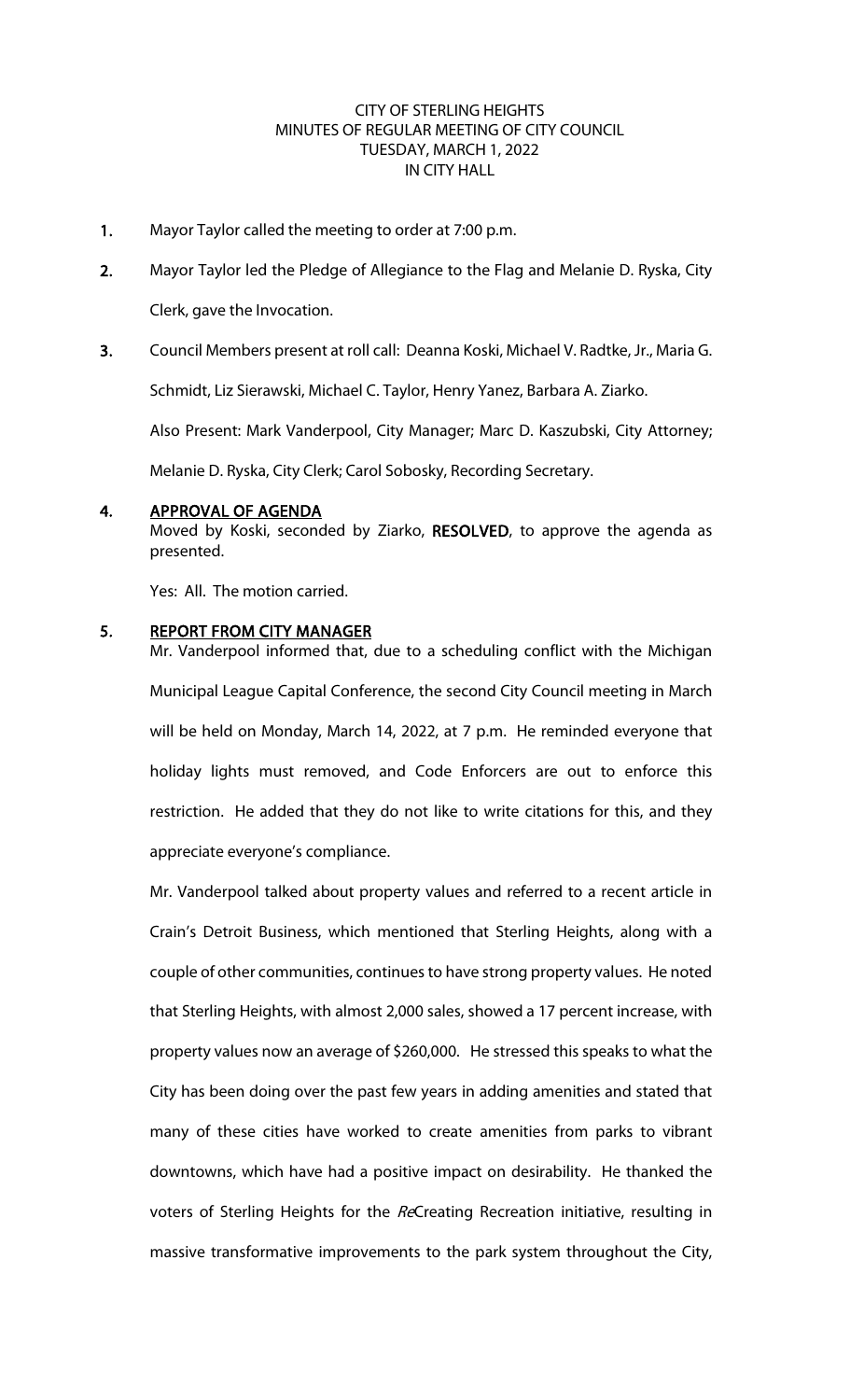including quality-of-life services, which all reflect positively in property values. He added that property assessment notices are going out this week, and those strong values are reflected in the gains seen in the property assessments, which is good. This directly correlates to community wealth, so one of the reasons they are prospering as a community is because of the transformative initiatives taking place, as well as the economic activity with businesses expanding and improvements to commercial centers. He pointed out that Sterling Heights continues to grow in population because of these reasons, unlike other areas of the state that are stagnant or declining in population.

Mr. Vanderpool talked about the Ukraine crisis and what the Sterling Heights community may be able to do to help support Ukrainians in their suffering. He outlined the action items that will be initiated, without objection from the Mayor and City Council, as an expression of solidarity. He stated "The Halo" will be lit up yellow and blue starting tomorrow night and through the month of March, with the hope that the thousands of motorists who travel that area every day will take note of this lighting and keep innocent Ukrainians in their thoughts and prayers. He informed that the Community Relations Department will be coordinating a special program to honor Ukrainians at the Cultural Exchange Program, scheduled to take place at the Community Center on March 11, 2022, from 6 p.m. to 10 p.m. He added this is a great event to honor the Ukrainian heritage. He stated the Clergy Forum and the Ethnic Advisory Committee will be involved in this special program. He emphasized that Sterling Heights has a very rich tradition of welcoming refugees from around the world and has served as a leader in that regard, greatly benefitting refugees from this spirit of inclusiveness. He explained they will be reaching out to the refugee placement organization so they know that Sterling Heights is a safe harbor for Ukrainian refugees. The Community Relations Department is identifying charitable organizations such as the Red Cross and others and will publicize links for residents who may wish to contribute to help Ukrainians during their time of need. He stressed that Sterling Heights has an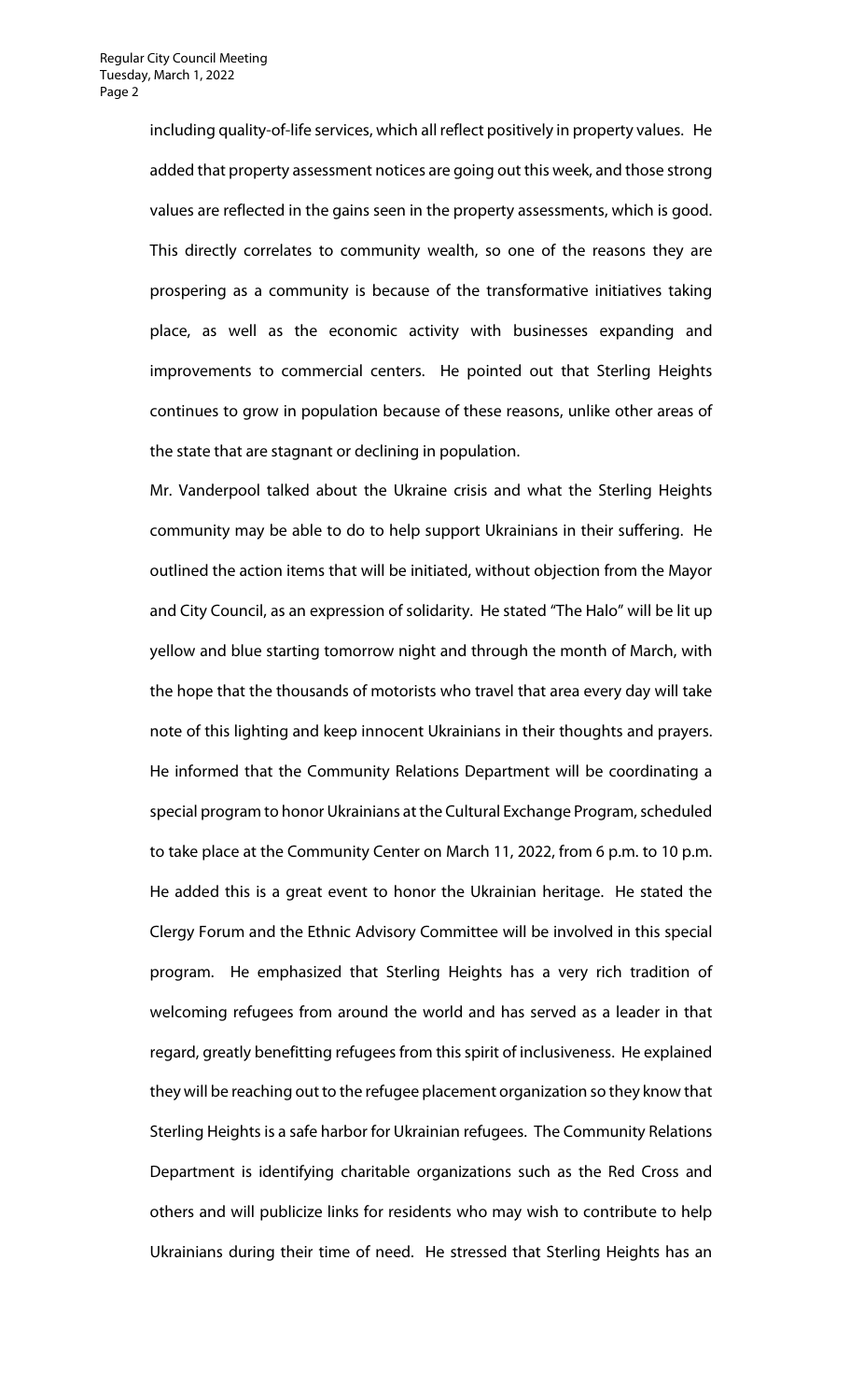outstanding reputation as a compassionate, inclusive, and welcoming city, and they will do all they can as a community to ease the pain for not only Ukrainians but others who may be suffering as well. Mr. Vanderpool concluded his report by stating that, without objection, they will proceed with the initiatives as outlined, and they welcome any other feedback and ideas that City Council may have. Mayor Taylor and the City Council members voiced no objections. Mayor Taylor stated their hearts go out to the innocent Ukrainian people, and he felt the initiatives outlined are all good ideas. He hopes for a speedy resolution.

#### 6. PRESENTATIONS

A. Mayor Taylor stated this is a resolution of the Sterling Heights City Council recognizing and congratulating Connor Sarvida Drobek for achieving the rank of Eagle Scout. He stated he has the honor of presenting this Resolution, and he provided some background on Connor and his Eagle Scout project, noting that Connor is a sophomore at Brother Rice High School and an active member of Boy Scouts Troup #1478, based out of St. Anne's Catholic Grade School in Warren. He explained Connor made a commitment to earn the rank of Eagle Scout, the highest rank attainable, and for his mandatory Eagle Scout project, he collected gently-used athletic shoes for underprivileged students in the Philippines, who lack the means to purchase athletic shoes and equipment for training and competitions. He added that Connor's mother served as his inspiration for this project, noting that she emigrated from the Philippines and her participation in athletics in her native country helped her to attain her dream of becoming a nurse here in the United States.

Mayor Taylor spoke of the requirements to earn the rank of Eagle Scout, and added that since its inception in 1911, only four percent of scouts have earned that rank. He stated the City is fortunate to have Connor among its residents.

Mayor Taylor presented Connor Sarvida Drobek with the Resolution recognizing and congratulating him for achieving the rank of Eagle Scout. He asked Connor how he came up with the idea to collect the gently-used athletic shoes.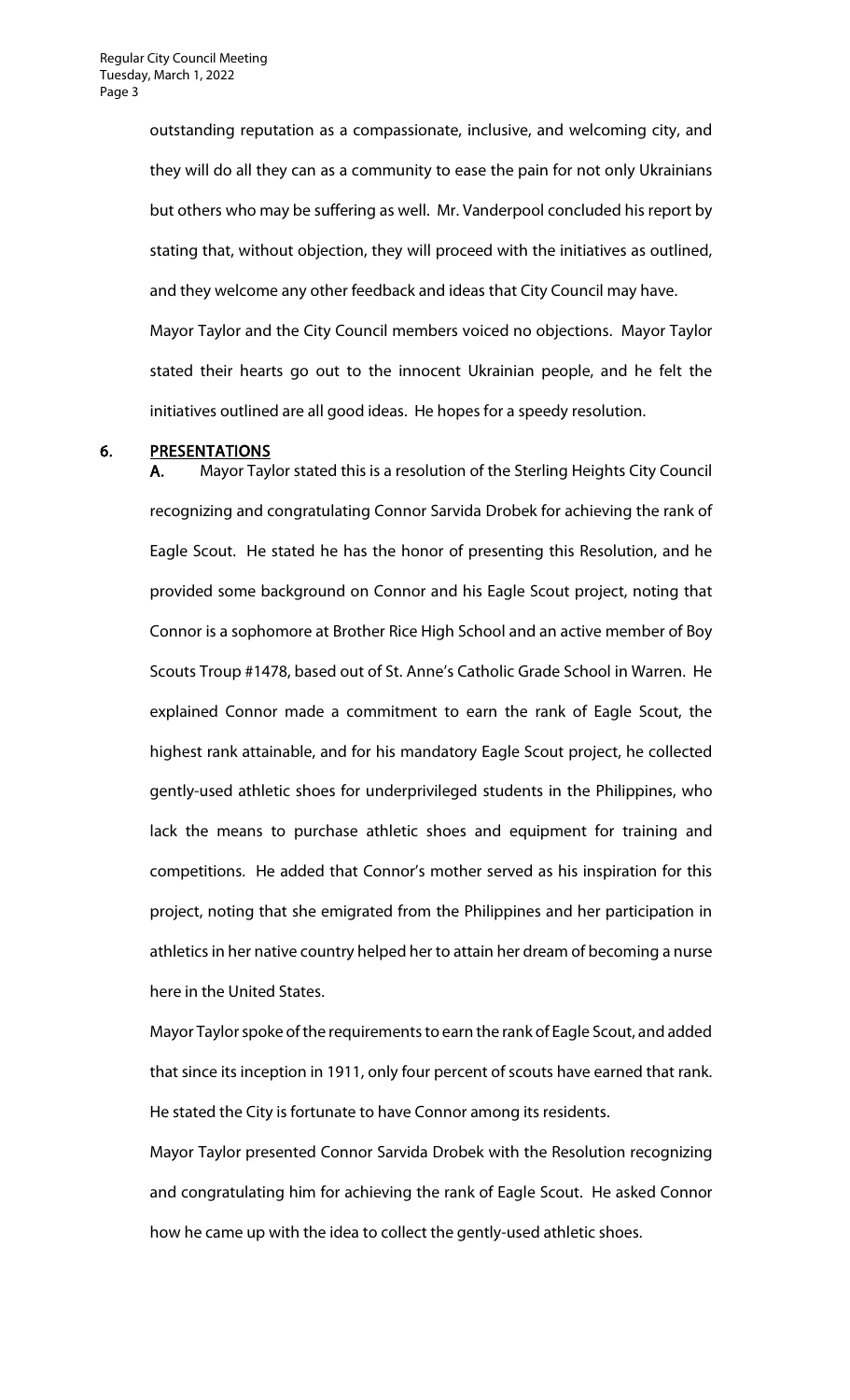Connor replied that his mother ran track in seventh grade in the Philippines, and they did not have running shoes, but had to train and compete in their school shoes. He felt that is not right and stressed that athletic shoes are needed to run. Mayor Taylor inquired as to how he found the used athletic shoes to donate. Connor replied to inquiry that he started this project when he was in the eighth grade, so his search for shoes began in his middle school and his current high school. He requested donations from anyone who had gently-used shoes they no longer wanted. He estimated that he collected around eighty pairs of shoes. Mayor Taylor inquired as to whether Connor heard from anyone who received the shoes, and whether he received any feedback.

Connor stated he did not receive anything from the people who received the shoes, but he received emails from his sponsors in the Philippines, who happens to be his mom's track coach and his friend.

Willie Dechavez, Executive Director of United States Pinoys for Good Governance (USP4GG), a global group in Michigan, explained they are involved in community services and events, and he stated they want to present a Certificate to Connor to recognize this kind gesture to the people of the Philippines. He introduced the president of their organization, Brenda Sanagustin.

Brenda Sanagustin, President of USP4GG, thanked City Council for the opportunity to present Connor with a Certificate of Appreciation, adding that he is an inspiration. She presented him with the Certificate of Appreciation for his services, dedication, and generosity in collecting the gently-used shoes and sending them to the people of the Philippines. She stated they hope in the future there will be more people like Connor.

Moved by Sierawski, seconded by Schmidt, RESOLVED, to adopt the resolution recognizing and congratulating Connor Sarvida Drobek for achieving the rank of Eagle Scout.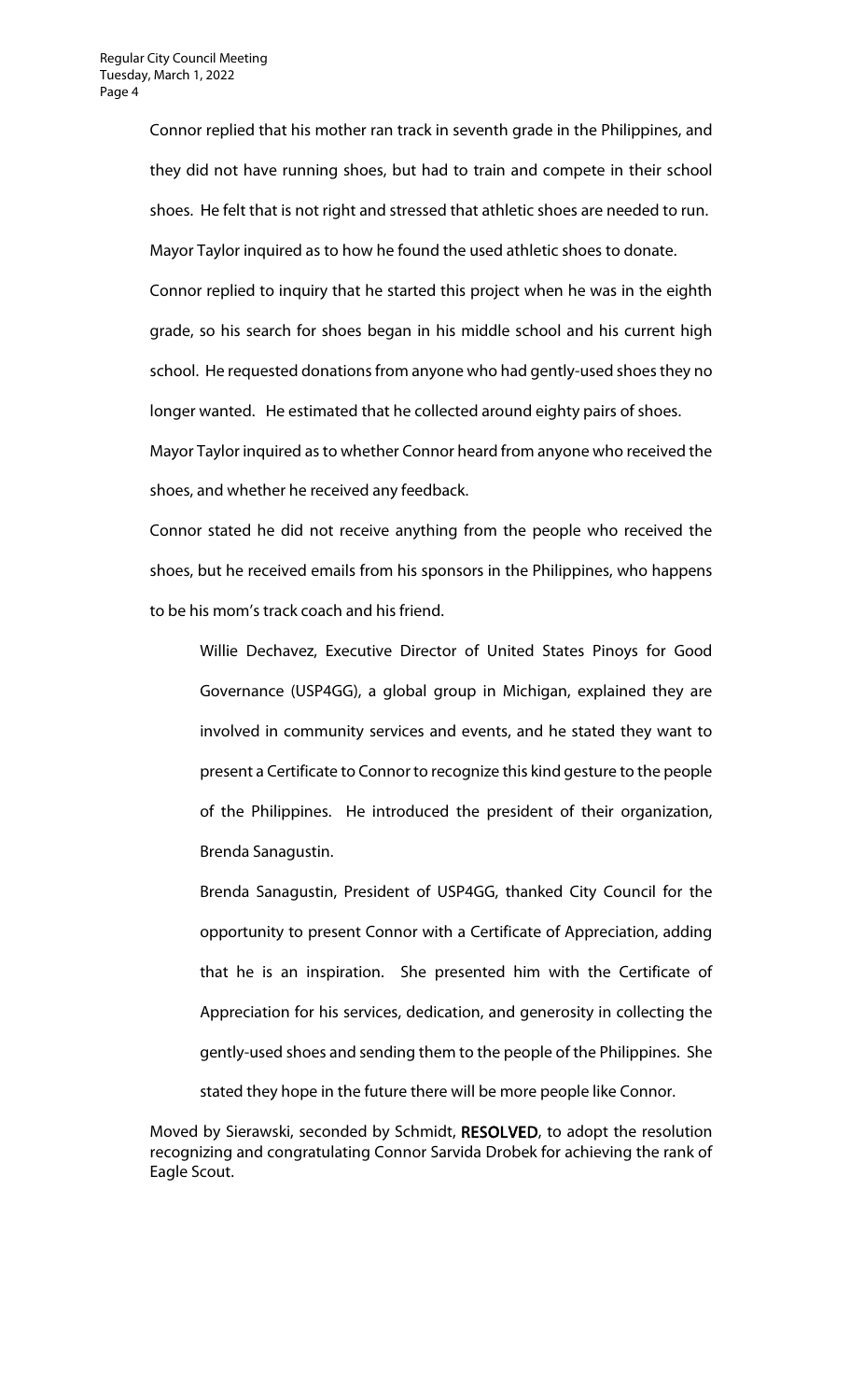Mayor Pro-Tem Sierawski congratulated and thanked Connor for being so inspirational. She also congratulated his parents and grandmother, adding that she is looking forward to seeing other great things he will do.

Councilwoman Ziarko emphasized to Connor that this was a project he has worked on over the last several years, but his recognition as an Eagle Scout is

something he will take through his life regardless of what he does. She added that

is something for which to be proud.

Mayor Taylor congratulated Connor and his family, and he is looking forward to

more great things from him in the future.

Yes: All. The motion carried.

## 7. CONSENT AGENDA

Mayor Taylor stated this item is consideration of the Consent Agenda. He opened

the floor for public comments.

• Ken Nelson – Item 7-A; quoted an excerpt on page 7, which stated the he "claimed" that "item 7-J is adding \$12.5 million in additional debt," he requested that "claimed" be changed to "stated."

Moved by Koski, seconded by Ziarko, RESOLVED, to approve the Consent Agenda as presented:

- A. To approve the minutes of the Regular Meeting of February 15, 2022.
- B. To approve payment of the bills as presented: General Fund \$879,056.94, Water & Sewer Fund - \$3,043,333.37, Other Funds - \$1,630,906.62, Total Checks - \$5,553,296.93.
- C. RESOLVED, to purchase GearGrid lockers from GearGrid Corporation, 670 15<sup>th</sup> St SW, Forest Lake, MN 55025, at pricing available through a NPPGov cooperative purchasing contract , #PS20025, at a total cost of \$15,018.
- D. RESOLVED, to purchase twenty-six (26) Dell Latitude 5424 rugged laptop computers and two (2) Dell Latitude 7220 rugged tablets from Access Interactive, LLC, 46665 Magellan Drive, Novi, MI 48377, at pricing available through the Midwestern Higher Education Commission cooperative purchasing program, contract #MHEC-07012015, at a cumulative cost of \$82,468 and authorize a budget amendment in the amount of \$14,008 using State Forfeiture Fund reserves.
- E. RESOLVED, to purchase the OSCR360 high resolution capture camera and software kit from L-Tron Corporation, 7911 Lehigh Crossing, Suite 6, Victor, NY 14564, at a total cost of \$10,915.
- F. RESOLVED, to award the bid for turf fertilization and weed control of major road medians, guardrails, and retention ponds to Green World, Inc., 1401 Souter Blvd., Troy, MI 48083, at unit prices bid for the period March 2022 through November 30, 2023.
- G. RESOLVED, to accept proposals by Gibraltar Construction Co., 2650 Van Horn Rd, Trenton, MI 48183 and Warren Contractors & Development, Inc., 14979 Technology Dr., Shelby Twp., MI 48315, for general construction services for a three-year period and authorize the City Manager to exercise the option of extending the terms and conditions of the proposals for two (2) additional one-year periods upon mutual consent.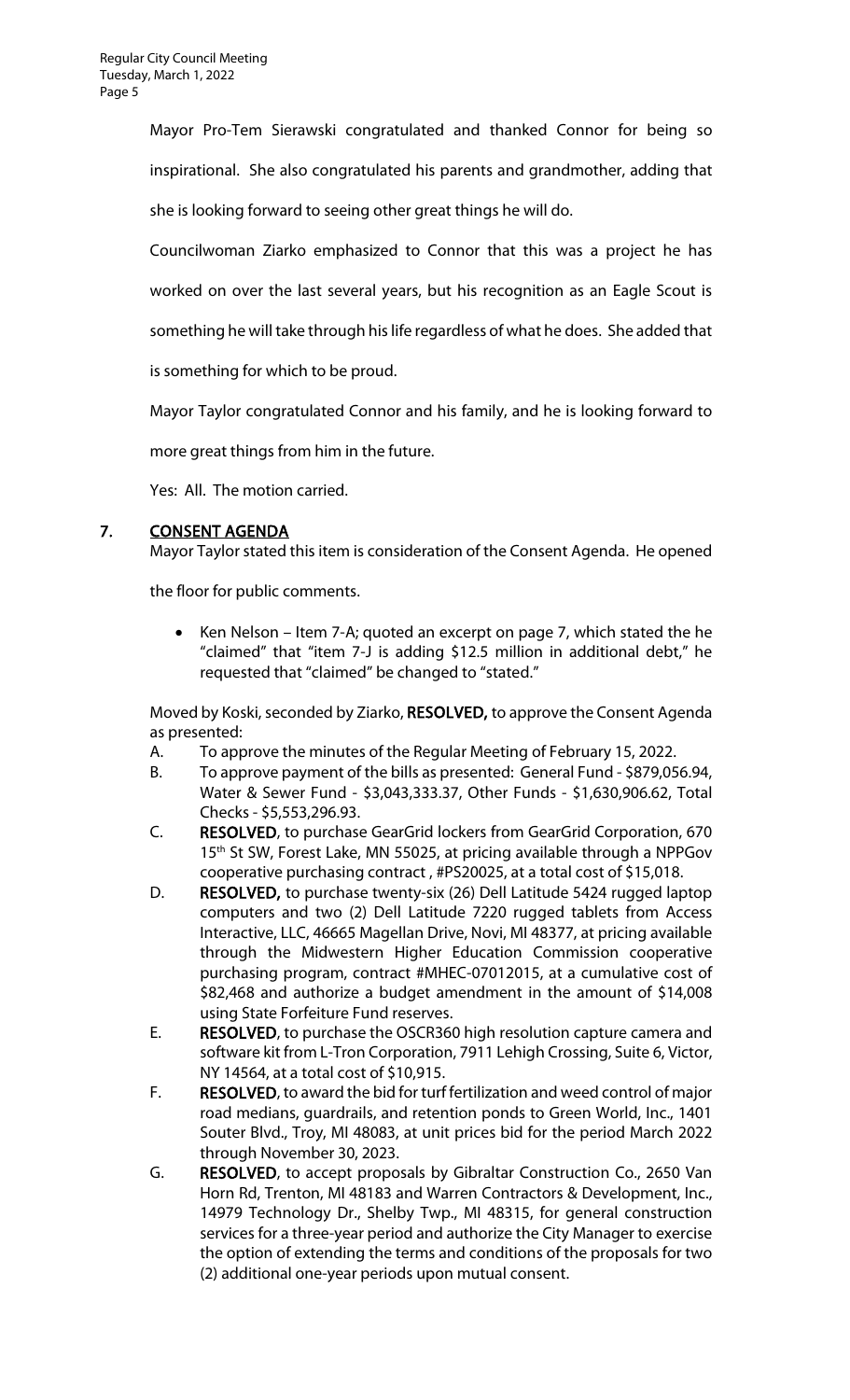H. RESOLVED, to accept the proposal by Kent Communications, Inc., 3901 East Parris Ave. SE, Grand Rapids, MI 49512, for the printing and mailing of city forms for the term of one-year at an annual cost of \$70,200 and authorize the City Manager to extend the terms and conditions of the proposal for up to five (5) additional one-year terms.

# I. RESOLVED, to:

- 1) Reschedule the first regular meeting for May 2022 from Tuesday, May 3, 2022, to Wednesday, May 4, 2022, at 7:00 p.m. and direct the City Clerk to provide the appropriate notice as required by Michigan's Open Meetings Act; and
- 2) Adopt the resolution, as amended, establishing the schedule of City Council Budget Workshops and Charter Public Hearing for the purpose of reviewing and acting upon the fiscal year 2022/23 proposed budget and to direct the City Clerk to provide the appropriate notice as required by Michigan's Open Meetings Act.
- J. RESOLVED, to approve two non-standard Public Utility Easements for water main installations at the Stellantis trailer marshaling yard, 35777 Van Dyke, in Section 28, PSP20-0006, and authorize the Mayor and City Clerk to sign the Easements on behalf of the City.
- K. RESOLVED, to adopt the resolution designating March 6, 2022, as Black Balloon Day in the City of Sterling Heights.
- L. RESOLVED, to set the public hearing on the application by the City of Sterling Heights for a Michigan Natural Resources Trust Fund grant for land acquisition for a portion of Fillmore Elementary School property at 8655 Irving, Sterling Heights, MI 48312 on Monday, March 14, 2022, at 7:00 p.m.

Yes: All. The motion carried.

## 8. CONSIDERATION

A. Mayor Taylor stated this is to consider appointments to the City of Sterling

Heights boards and commissions. He opened the floor for public comments, but

no one from the audience spoke.

#### Housing Commission

Mayor Taylor explained this is a Council appointment to an open seat, with partial

term ending June 30, 2025.

Moved by Schmidt, seconded by Ziarko, RESOLVED, to appoint Pamela Terry to the Housing Commission to a term ending June 30, 2025, subject to the appointee meeting the qualifications set forth in Charter §4.03 and taking the oath of office within two weeks.

Yes: All. The motion carried.

#### Arts Commission

Moved by Sierawski, seconded by Ziarko, RESOLVED, to appoint Steve Couchman to the Arts Commission to a term ending June 30, 2025, subject to the appointee meeting the qualifications set forth in Charter §4.03 and taking the oath of office within two weeks.

Yes: All. The motion carried.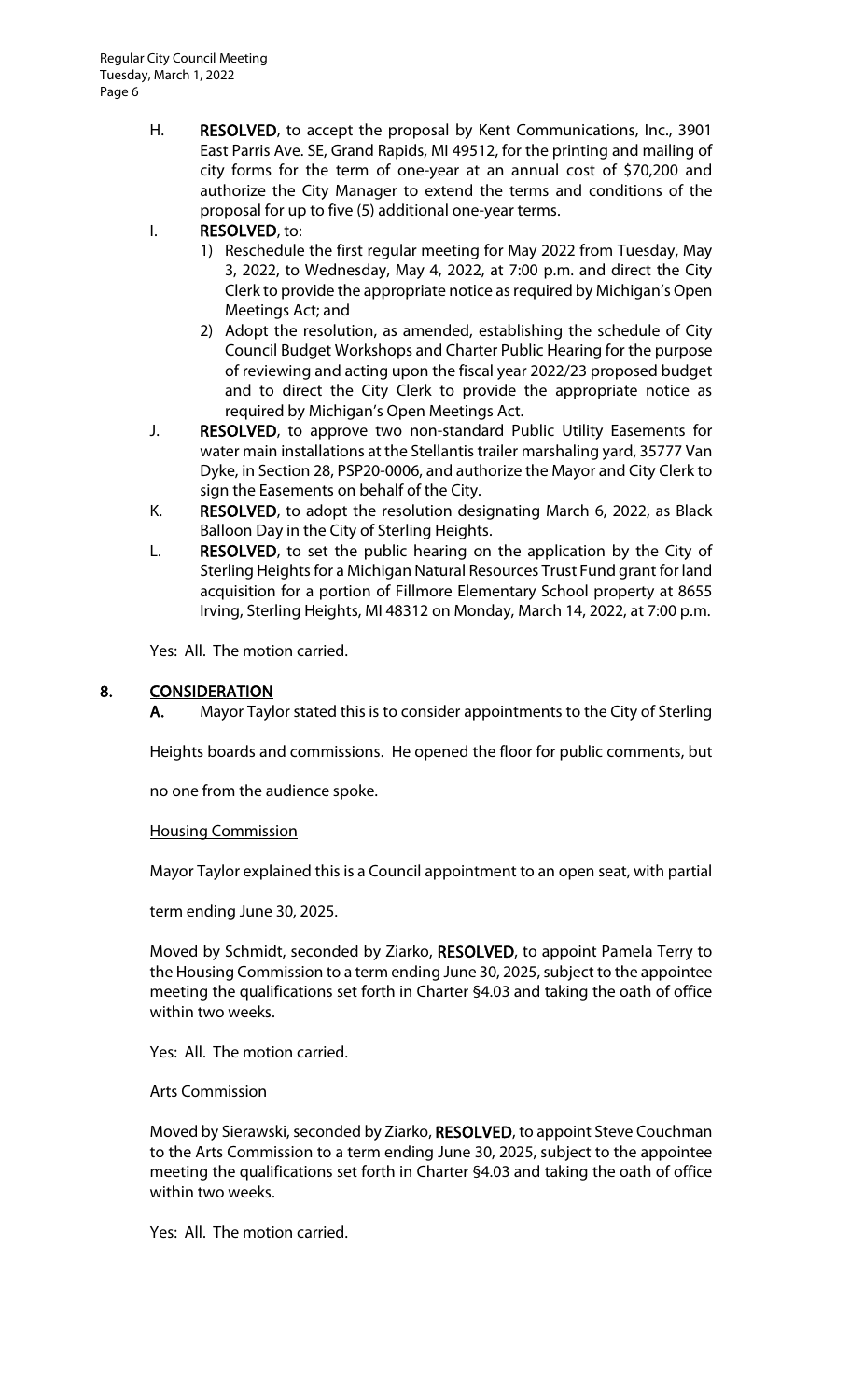Moved by Sierawski, seconded by Ziarko, RESOLVED, to appoint Krystina Richardson to the Arts Commission to a term ending June 30, 2023, subject to the appointee meeting the qualifications set forth in Charter §4.03 and taking the oath of office within two weeks.

Yes: All. The motion carried.

# 9. COMMUNICATIONS FROM CITIZENS

Mayor Taylor opened the floor for comments from the audience.

- Ken Nelson noted that meeting minutes are required to be made available to the public within eight days following a meeting; cited an excerpt of his comments from a previous meeting and pointed out he spoke in more detail; public comments should be fully reflected in minutes.
- Bob Sergott spoke on behalf of the Drug-Free Coalition to remind everyone National Black Balloon Day is Sunday, March 6<sup>th</sup>; they are hosting an event at 5:30 p.m. on Thursday, March 3rd at Christ Lutheran Church; open to the public and refreshments will be served; Black Balloon Day is to remember everyone lost in the epidemic of opioids.

Mayor Taylor presented the Resolution (which was Item 7-K) to the members of

the Sterling Heights Drug-Free Coalition who were present this evening.

- State Senator Stephanie Chang currently a State Senator downriver, but with redistricting, she is looking forward to the opportunity to serve a precinct of Sterling Heights; assured she will work hard; provided some of her background information.
- State Senator Paul Wojno introduced himself and hopes he has the opportunity to serve this community over the next four years; the new district in which he is currently serving will take in half the City of Sterling Heights, between Van Dyke and Hayes, as well as parts of Warren and Centerline, and the east side of Detroit to Jefferson; looks forward to meeting everyone.

Mayor Taylor thanked both senators for being here tonight, adding the City has a

great relationship with their State Representatives and State Senator to make sure

their voice is heard in Lansing. He appreciated their being present tonight and

introducing themselves.

• Evie Wolf – college student; requested information on how to write a bill or proposal; would like to talk with someone for help on this.

Mayor Taylor suggested she leave her information with the City Clerk, and he will

reach out to her via text or email to see if he can put her in contact with either a

council member or department head, depending upon the information she is

seeking.

• Sanford Williams – questioned whether there is any update on dispensaries in Sterling Heights.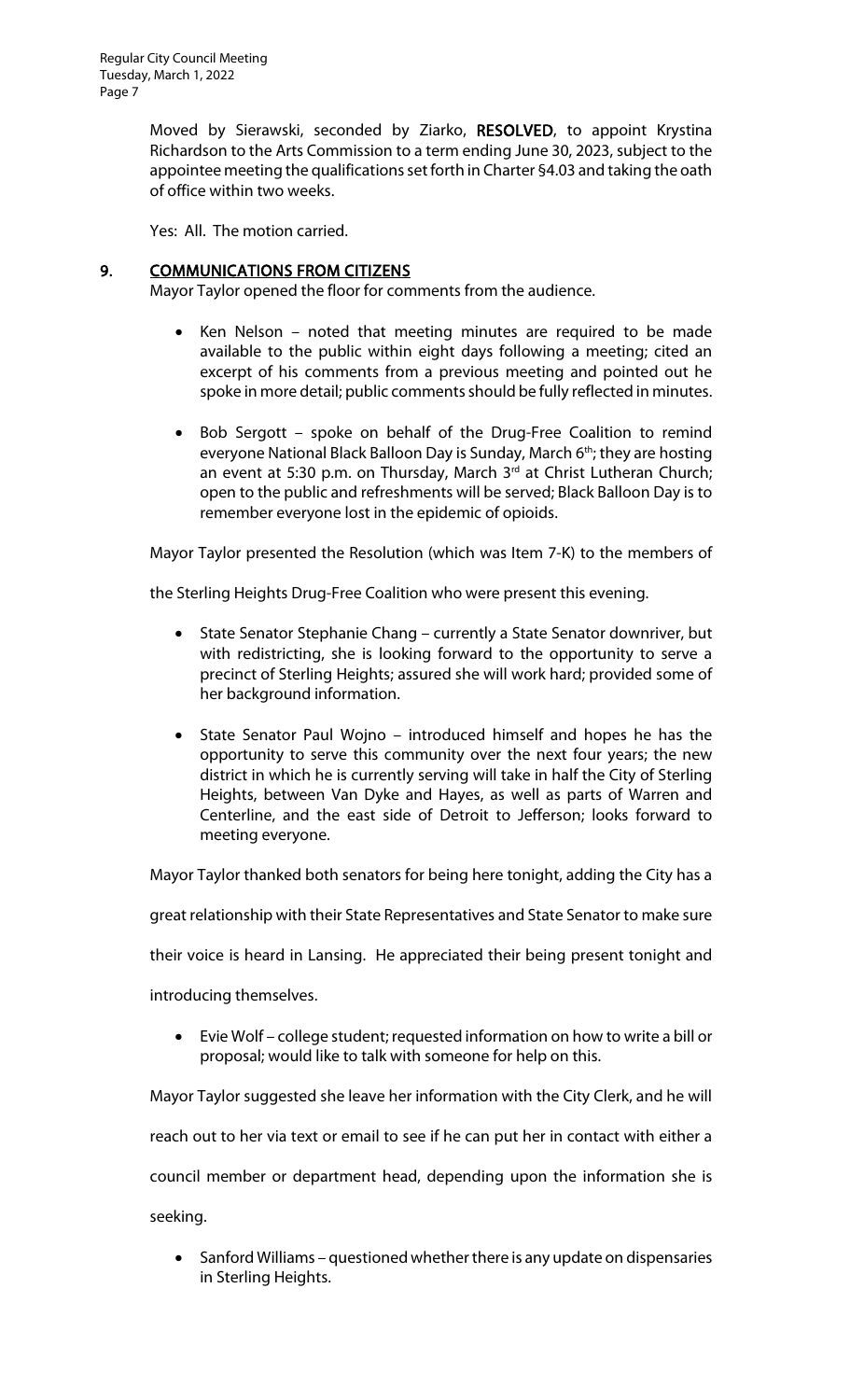• Steven Thiel – former Sterling Heights resident now lives in Grosse Pointe; talked about an incident involving a raid of a wrong home; thanked the Sterling Heights Police Department for being willing to have dialog about the mistake; suggested the Police Department could have a phone number for people to call.

#### 10. REPORTS FROM CITY ADMINISTRATION AND CITY COUNCIL

Mr. Vanderpool clarified that the meeting minutes provided are not a verbatim transcript but rather a summary of what occurred. He advised that anyone wanting more information about a meeting can watch the meeting or the rebroadcast on the City's on-demand service and navigate to the specific portion of the meeting rather quickly.

Councilman Yanez reminded that March is Reading Month, and he encouraged people to read to a youngster if they get the opportunity. He added that March is also National Social Worker Month, and he recognized the great work that social workers do. Councilman Yanez recognized the State Senators who were present this evening.

Councilman Yanez stated he was going to pull Item 7-F off of the Consent Agenda this evening but they have to focus specifically on that agenda item for further discussion. He explained he would like to talk about something bigger and broader. He noted that item was for fertilizing and weed control of algae in ponds, but he pointed out that the backup material explains that a lot of the chemicals used are carcinogenic, including the fertilizer that gets into the stormwater systems, gets into the Great Lakes, and causes grasses to overgrow, rot, and smell. He felt they spend a lot of money to solve problems that also create problems. He explained it is a two-year program, so it is over \$90,000 they are spending to make their grass green and keep the weeds off of the posts on the medians. He commented that they are spending \$17,000 a year to mow the grass behind the pathway behind Freedom Hill. He questioned how much more they are spending to mow grass throughout the entire city, and he did not feel that is sustainable. He recalled at a recent meeting where some of their boards and commissions gave presentations, one such presentation was from the Sustainability Commission.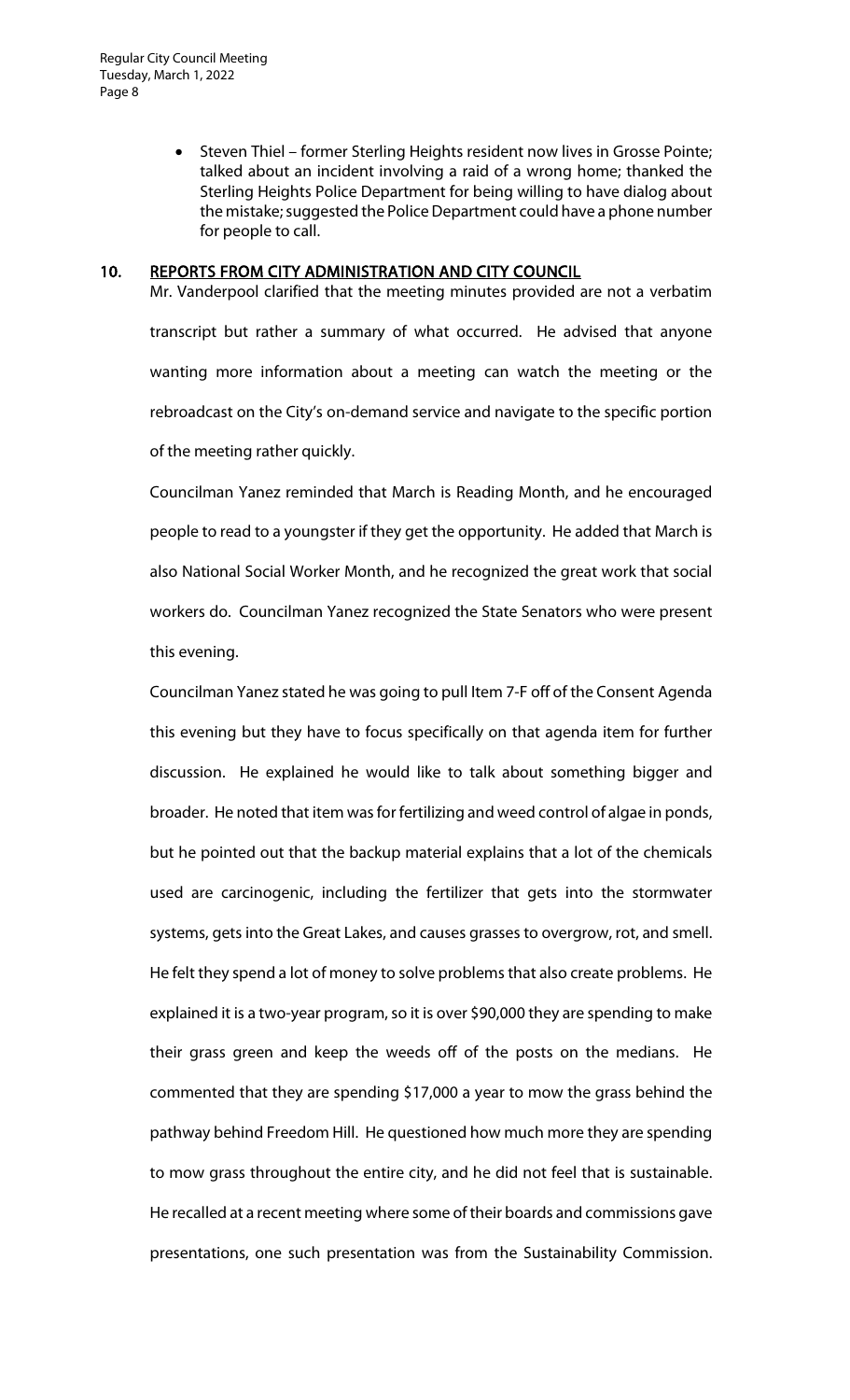They raised fifteen key points they felt the City needs to address, but he pointed out that, since the City does not have a system of committees, he does not know the next step to talk about some of those important items that may become part of an ordinance or legislation. He stressed that the volunteers who serve on these boards and commissions put in their time and effort, but he was concerned they will feel their time is not valid. Councilman Yanez stated that climate change is real and is affecting their climate, food supply, migration, and he felt the Sustainability Commission did a great job in their presentation; however, by not implementing some of these recommendations, he felt they are doing that Commission and those who serve on it a great disservice. He stated he would like feedback from his colleagues on how to go about doing this, and whether they need to schedule meetings to talk about specific items. He reiterated his concern that people will start dropping off of boards and commissions because they do not feel valued, and they will have trouble recruiting people because they see nothing is happening with the existing boards and commissions. He added that these are very smart, hard-working people currently serving, and the City needs their input.

Mayor Taylor questioned that, outside of what they are doing now, which is that anyone on any board or commission can speak at any meeting, and the Council can, at any time, ask for Administration to consider something and ask them to prepare a report. He questioned whether Councilman Yanez felt that process is not working.

Councilman Yanez replied affirmatively. He felt they need input from other Council members and people from the public. He referred back to the Sustainability Commission's report and the positive impact it could have on the City, and he felt it has to be more than just one Council member requesting a report.

Councilwoman Koski agreed that the Sustainability Commission has brought forth some great ideas, and she questioned how they can be implemented. She pointed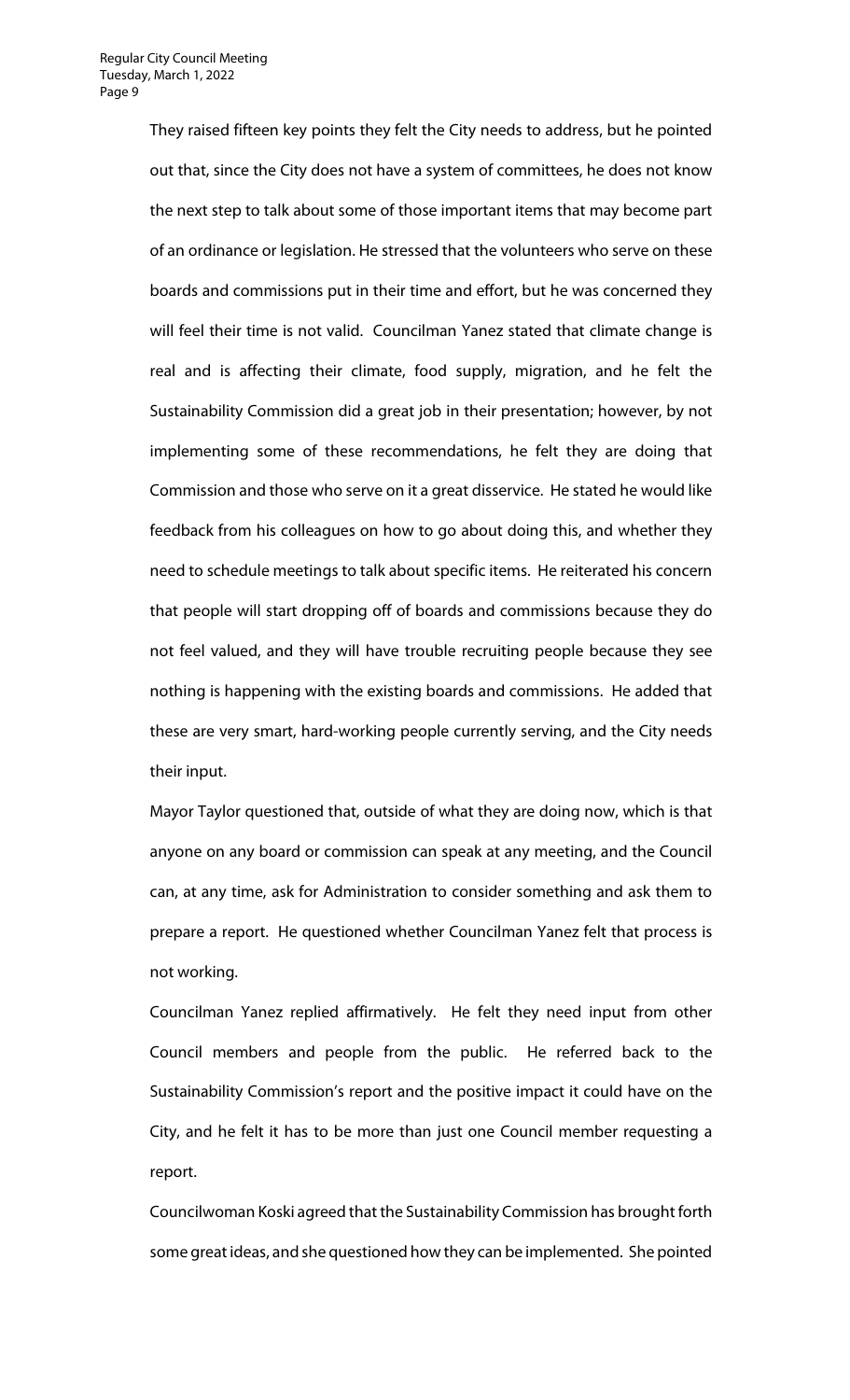out the budget hearings are coming up, and she questioned whether it would be possible for Administration to schedule an additional meeting to discuss the fifteen key points they felt should be addressed, and whether that could be part of the budget process. She suggested that Administration could look at those fifteen points to determine what would work into their plan for the upcoming year, possibly by meeting with the committee. She felt they could prioritize those fifteen points. She cited the example of complaints that the City is running out of greenspace and suggested possibly they could purchase more land to protect the wildlife, adding that they may be able to get volunteer groups together to feed the deer in a certain area where they gather. She agreed with Councilman Yanez that if City Council does not pay attention to what their boards and commissions are recommending, they may lose those members. She would like Administration to look at those ideas and try to work them into their plans for the future.

Councilman Radtke appreciated the hard work done by the Sustainability Commission. They have presented City Council with their recommendations, but he reminded they are a recommending body and it is City Council that makes the policies. He pointed out that if anyone would like to implement some of those ideas, it takes a motion by a Council member, supported by three additional Council members, to pass it. He read the Sustainability Commission's report, and felt it is very good, but he stressed it is this Council who makes the decisions and determines what is in the best interest of the City. He is happy with the recommendations and will support the ones he feels are appropriate, but he stated he is not going to substitute their judgement for his judgement. He emphasized that Council is listening to the ideas and recommendations of the boards and commissions, but it is a "balancing act" of what everyone wants, what they can afford, and the Council's own policy preferences.

Councilwoman Schmidt questioned whether Councilman Yanez is referring only to the Sustainability Commission.

Councilman Yanez replied he is referring to all of the boards and commissions.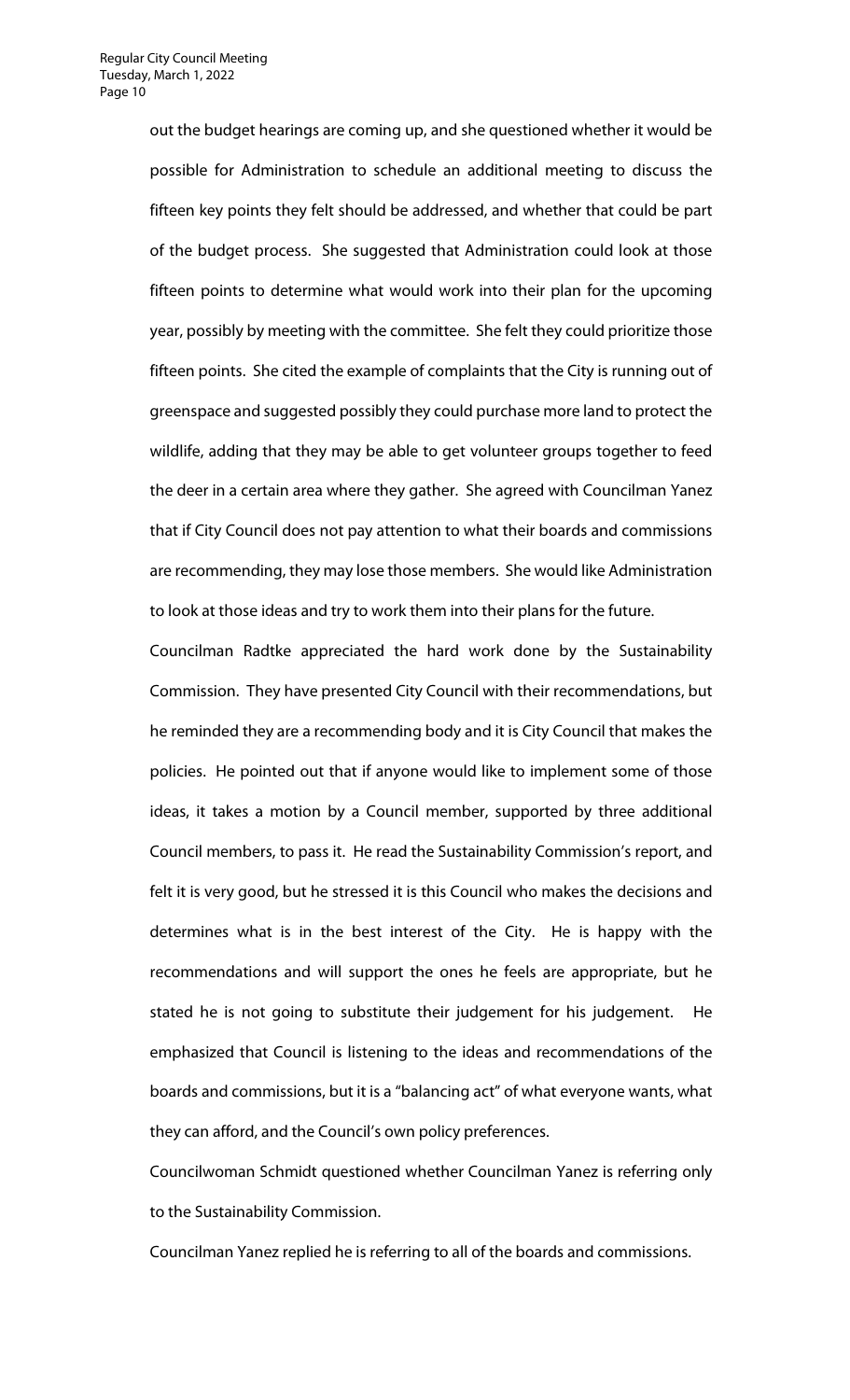Councilwoman Schmidt stated their commissions on an average meet monthly, some more frequently and some less frequently. She pointed out that they never see the minutes from these meetings, so they do not know what is being discussed. She felt that would be a good start because there is a city liaison on every one of these committees and commissions. She would like to see the mindset of all of these committees, so if there is something that one or more Council members want to bring forward, they can have that discussion.

Councilman Yanez appreciated the comments of his colleagues, and he is not suggesting that the boards and commissions will take over the legislative process. He agreed that this is the legislative body, and City Administration does not work on its own, but it takes direction from Council. If a board or commission provides advice that Council feels should be taken up in one form or another, they need to discuss it. He does not feel it is an effective process for one person to bring it up, and the other six members have to "figure it out," especially when it is something major that changes how the City does business on an everyday basis. He reiterated his concern, based on conversations, that people serving on the boards and commissions get frustrated, do not feel like they are being heard, and may start walking away. He stressed he is looking at the betterment of the City as a whole.

Councilman Yanez requested, without objection, that City Administration provide City Council at the next meeting the total cost for all lawn care, based on their contracts, and that would include mowing and weed control.

Mayor Taylor noted there were no objections from Council.

Mayor Pro-Tem questioned whether Councilman Yanez is requesting the amount for all lawn care over a one-year period.

Councilman Yanez stated he would like the total cost of the contracts, regardless of whether they are for one year, two years, or more.

Mayor Taylor did not feel that would be palpable or relevant information, and suggested they provide a total of the amount spent annually.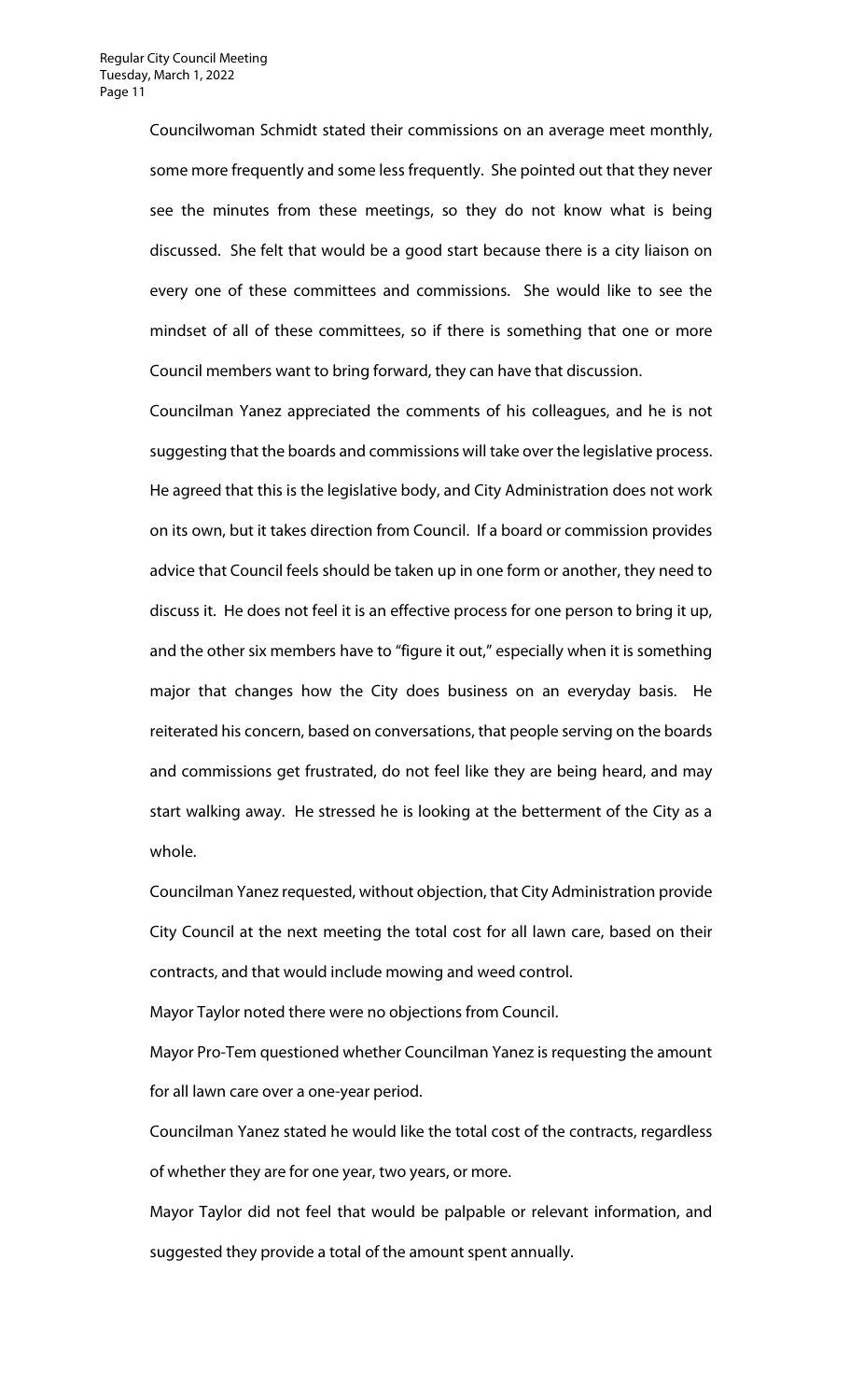Councilman Yanez agreed and changed his request to how much is spent annually. He also requested, without objection, that City Administration provide City Council with a proposal to develop and implement a recycling program for City operations and Parks & Recreation events. He requested this be provided within sixty days, and to be reported to City Council at their first meeting in May. Mayor Pro-Tem Sierawski stated the Macomb County Department of Public Works has a recycling program, overseen by Program Director Claudette Wisniuk, and she suggested that possibly Ms. Wisniuk could help.

Mayor Taylor inquired as to whether Mr. Vanderpool needs any clarification on the recycling request.

Mr. Vanderpool replied to inquiry that the direction on the recycling is clear, and when they report back, they will highlight the recycling program they currently have in place for City facilities, as well as areas where they feel it can be expanded, along with the potential cost and any logistical issues.

Mayor Taylor inquired as to whether Mr. Vanderpool needs any further clarification on the lawn care costs.

Mr. Vanderpool noted that he and Councilman Yanez have spent some time talking about this issue, and he shares some of his concerns on the topic. He felt they can do a better job of having the commissions report back to City Council on a regular basis. They can start with meeting minutes right away, and although not all of the boards do formal minutes, they can come up with meaningful updates to provide City Council via notes/summaries. He agreed with Councilwoman Koski's comments that they had some wonderful presentations from the African American Coalition, the CommUNITY Alliance, and the Sustainability Commission, but he pointed out those are just three of their incredibly valuable commissions. He agreed it would be good to hear from all of them throughout the year, and he assured they can schedule those presentations for a chair or designated member to make a presentation at a Council meeting to provide updates and major initiatives. He felt that will give them the ability to better communicate the many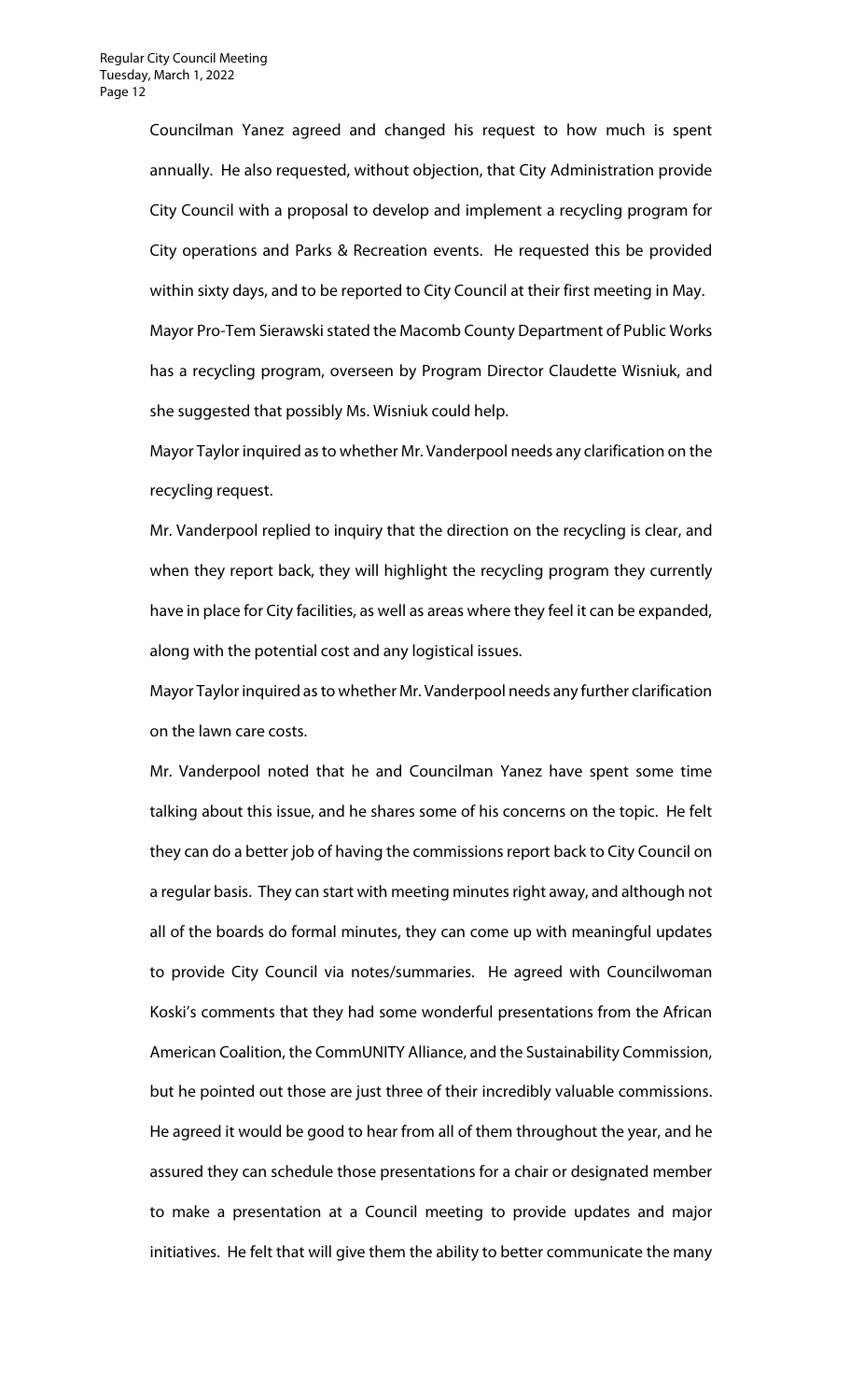initiatives the City is implementing. He provided some examples of those many initiatives, including their robust, non-motorized transportation plan, the upcoming public hearing to discuss acquiring additional open space in the southwest quadrant of the City, with both of those falling under the auspices of sustainability. They are looking at the possibility of community gardens using ARPA funds, extending bike/hike trail certification, LEED certification of new buildings, universal recycling, and the PACE program which provides funding to homeowners who are unable to make energy efficiency improvements on their own. He informed that the Tree Preservation Ordinance will be coming before Council, and this is an initiative of the Sustainability Commission. He stressed that a lot of what the Sustainability Commission is looking at studying, even in short term, is being implemented in one way, shape, or form. He suggested that their doing a better job of communicating and expounding on that will help, although he cautioned that some of the initiatives take years to implement, such as increasing their tree canopy from 15 percent to 30 percent. He noted that Juneteenth Day and PRIDE Day came out of the Youth Advisory Board and CommUNITY Alliance, and this shows that City Council is listening to their boards and commissions to implement a lot of their ideas. He emphasized that the City had more Black History programming through the Library than they have ever had, and it is because of the efforts of the African American Coalition. They have made great advances through the Historical Commission in expanding the museum at the Upton Center and creating videos of the City's historic areas and cemeteries. Mr. Vanderpool confirmed that these boards and commissions are of great value to the City and providing great advice. He concluded by stating that he and Councilman Yanez discussed having a more meaningful follow-up to their Strategic Planning, how they can prioritize the ideas, and whether there is consensus on City Council to implement them. He stated the thought is to have a follow-up Strategic Planning meeting in June or July where they can look at the progress and highlight areas where they need better direction from City Council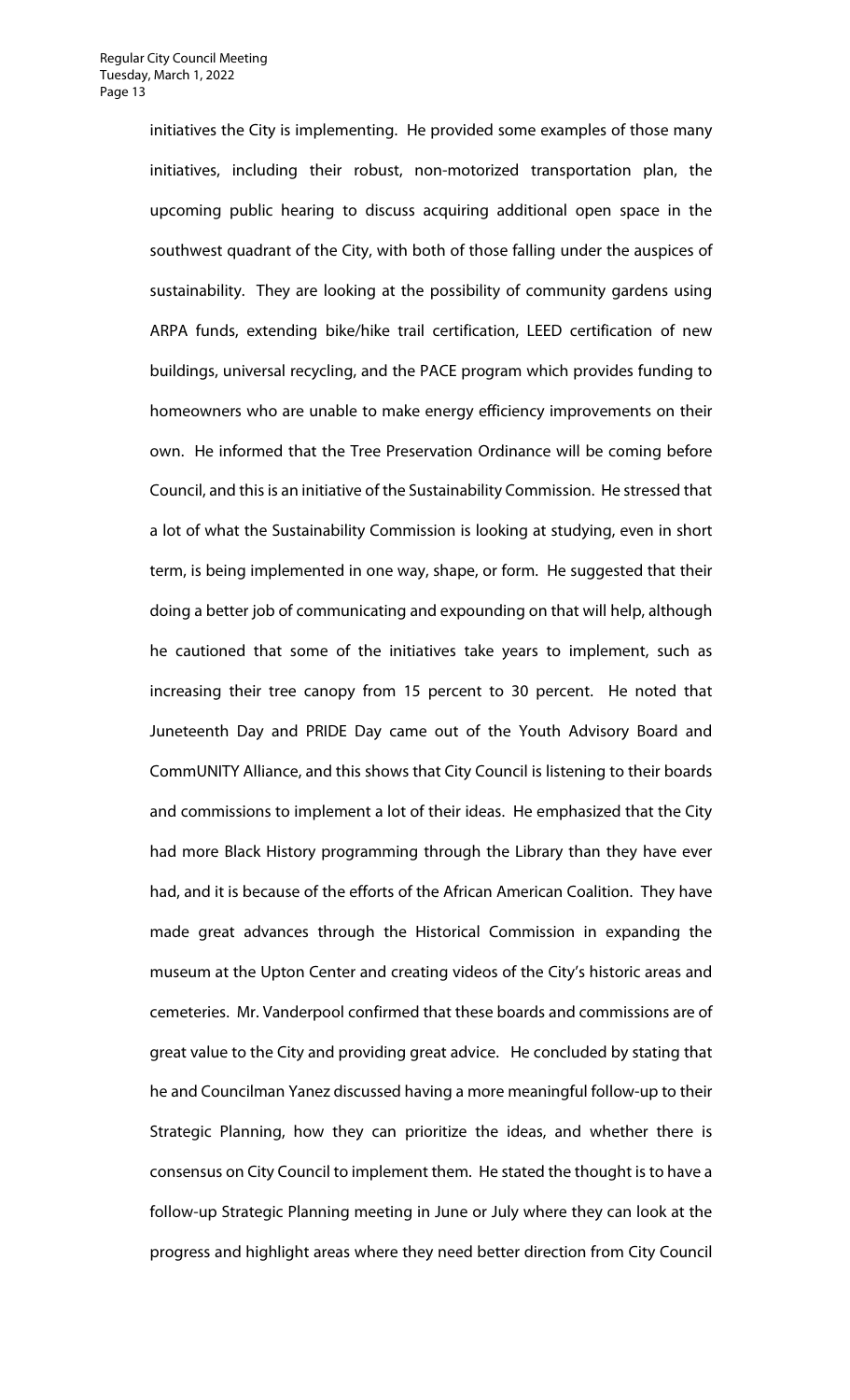on some of the ideas brought up. He stated the list of action items will be going out to City Council this Thursday, and once they have a chance to review it, they can talk about how to prioritize the list and devote the resources necessary to get it done. He felt they can satisfy the needs of Council by giving this some more thought.

Mayor Pro-Tem Sierawski reminded that on Friday, March 11, 2022, the Cultural Exchange will be held, and although the event was held last year, it was outdoors at the Farmer's Market Pavillion, so this year they will be back inside at the Community Center. She urged everyone to attend and added that they will be highlighting some of their Ukrainian neighbors in Warren. She stressed this is an opportunity to support all of the City's diversity, but especially to their Ukrainian families.

Mayor Taylor would like to request, with Council's consent, that City Administration create a group of administrators, or task force, to study the issue of marijuana and the potential for marijuana businesses in the City of Sterling Heights. He pointed out the general practice is to request City Administration to prepare an ordinance, it comes back to Council, and they vote on it. He does not feel that would be productive in this case because a topic such as this is controversial and touches on a number of different departments. Location of such businesses would be a question for which the City Planner would have expertise. They need to look at the impact on traffic, crime, movement of people and vehicles, non-motorized movement, areas where it would be better-suited or not better-suited, and Mayor Taylor felt the Police Chief would be valuable to provide this type of information. They need to look at the application process and how a successful applicant is chosen, and there are a number of factors other cities use, so he felt the City Clerk would be involved in that process should something be implemented, and he would like her to sit on the task force. He explained that many other cities have gotten involved in this, although many have not been able to avoid the pitfalls that he would like to see the City of Sterling Heights avoid. He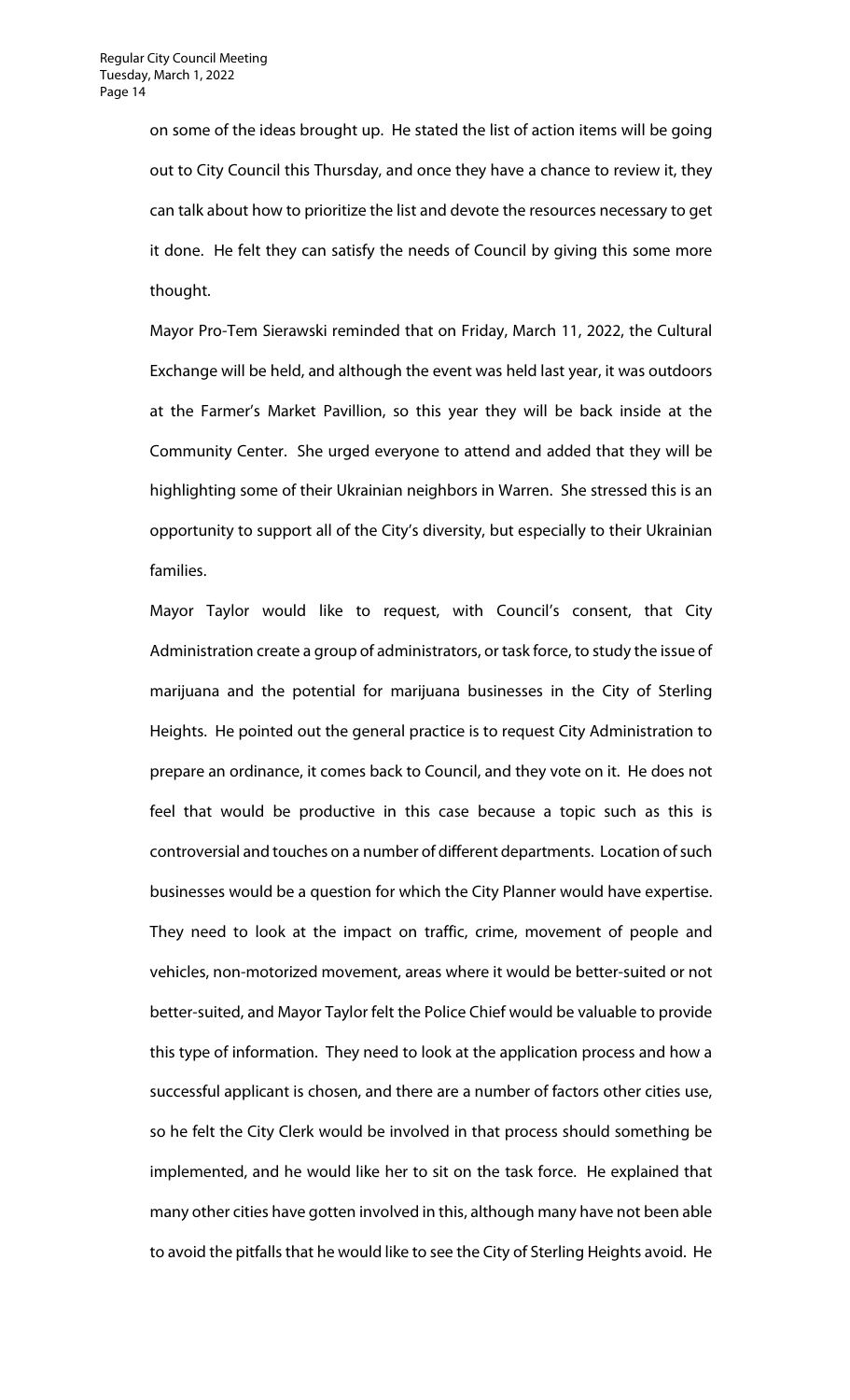felt the City Attorney is knowledgeable about that and has familiarity with what is taking place in other cities, so he would be someone would be of great help on the task force. He commented that there is a potential for increased revenue, but there is also a potential for decreased revenue, so he would like to know how this would impact the other businesses in the City of Sterling Heights. He felt their Economic Development Advisor Luke Bonner would be able to help provide information in that regard. He envisioned a group of administrators, comprised of City officials (not elected officials) and professionals in the City of Sterling Heights who are going to be directly responsible for implementing an ordinance and/or not implementing it, and the department heads who this will most closely affect, work together to gather information, determine feasibility, and report back to City Council with information. They may have to go hold forums, meet with focus groups, residents, business owners, stakeholders, engage consultants, but that would be up to the administration. He would like it to be untainted because of political processes, and this is his recommendation. He welcomed feedback, but he hoped somewhere between three to six months would give City Administration enough time to form such a task force group. He reiterated he would like Administration to do this outside of the political process. He hoped they could receive a report back that provides guidance to City Council in deciding in what to do with that information.

Mayor Pro-Tem Sierawski requested clarification that they are not asking Administration to gather this information with the intent of putting together an ordinance, but rather it is only an information-gathering report back to Council. Mayor Taylor clarified that he has made no secret that he feels this is something City Council should consider; however, he is not asking that the City gather the information and provide Council with all of the reasons why they should pass an ordinance to allow marijuana businesses in Sterling Heights. He stressed it should be untainted, with independent people looking at this from a feasibility standpoint, gathering that information, and presenting it to City Council without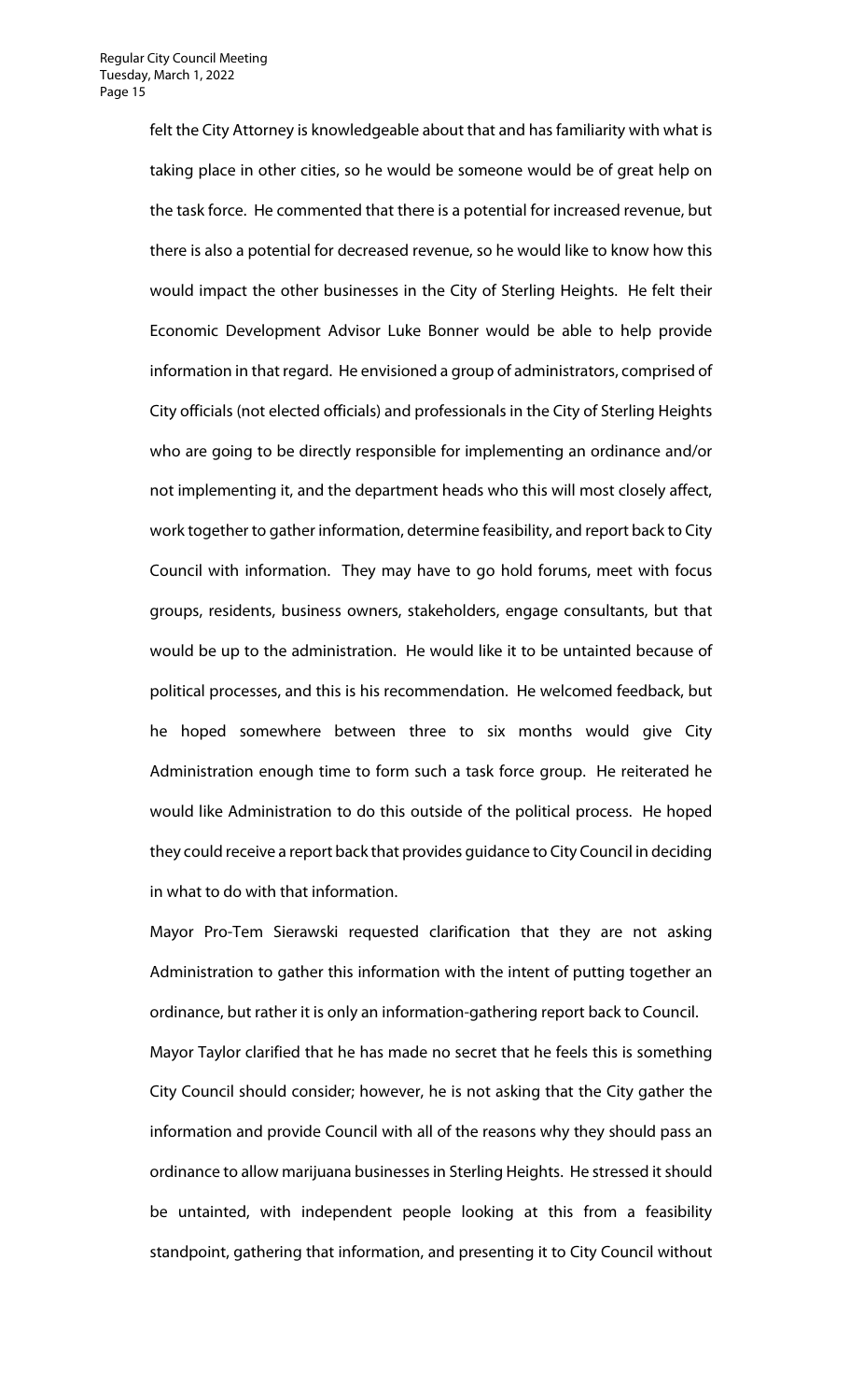any preconceived ideas as to what their angle should be. He emphasized he wants an honest report as to why it might work and be great, or why it might not work and the anticipated pitfalls.

Mayor Pro-Tem Sierawski stated that sounds reasonable to her.

Councilwoman Schmidt expressed concern that what is being asked of Administration is extremely time-consuming. She questioned whether hiring a consultant should be part of this. She asked Mr. Vanderpool as to his thoughts about the directors or administrators having the time to do this fact-finding, and whether he feels three to six months is reasonable.

Mr. Vanderpool replied that he feels they would definitely need the guidance of a consultant, which would be someone who has significant experience in working with other communities through a similar process. He felt without a consultant, it would be tough to meet the requested timeframe. That consultant would also help with organizing the community engagement process, gathering feedback, holding forums, engaging with businesses and other entities, etc. He would respectfully request that the City Council allow them to report back in thirty days as to the task force structure, the scope of service they will be looking at over the next three to six months, and estimated cost of a consultant, which would require incorporation into the budget or a budget amendment. He pointed out if they are all onboard with this structure, they can move forward and execute the scope of service.

Councilwoman Schmidt stated she would be more comfortable getting that information before going forward with the task force.

Mayor Taylor agreed that is fair, adding that he is just giving one recommendation. He would like to get something started. He agreed having a consultant who already has the data would save the department heads a lot of time trying to gather that information. He felt Councilwoman Schmidt's suggestion is great, and he added he is open to it.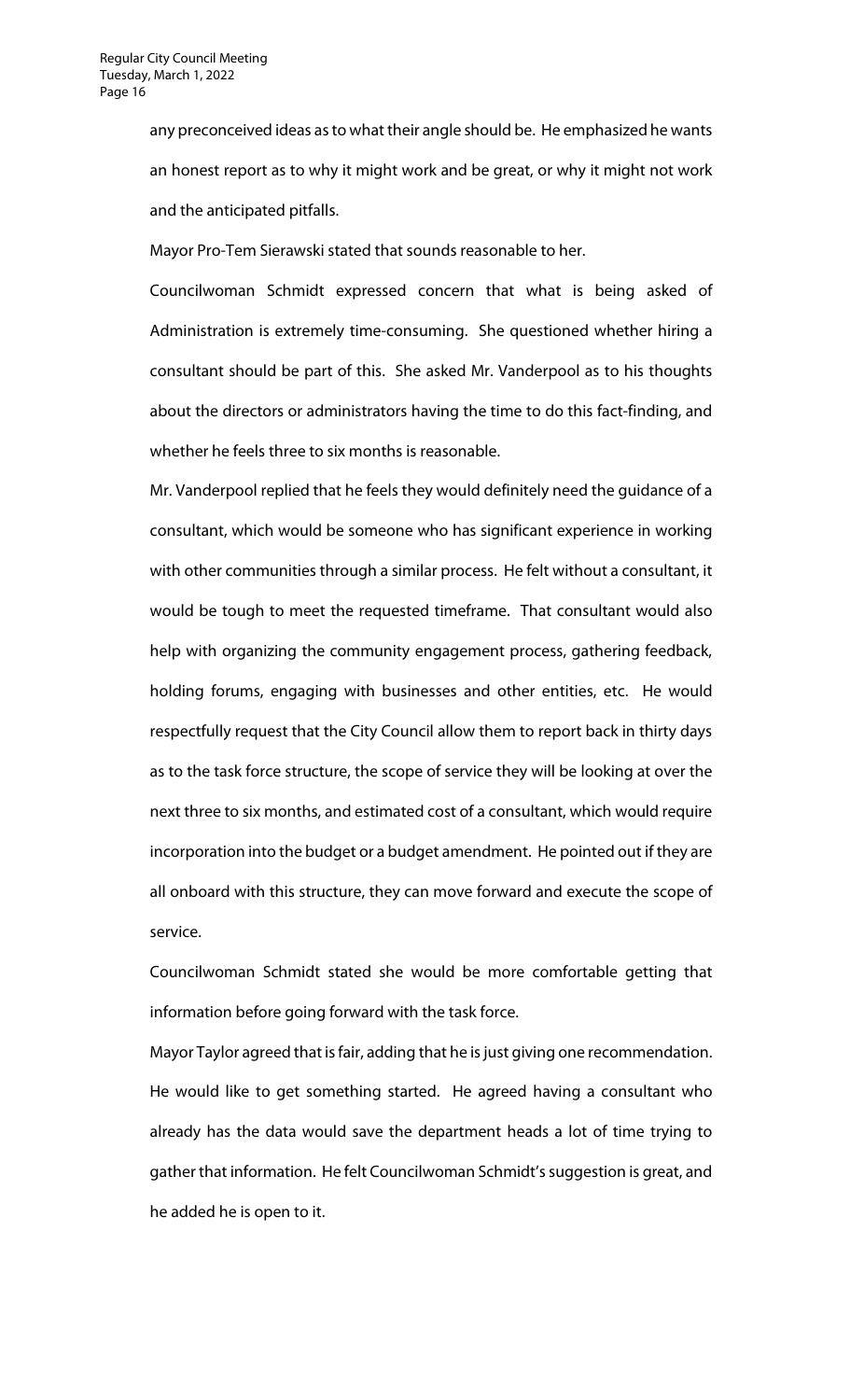Councilwoman Schmidt suggested if Council members could reach out to Mr. Vanderpool to give some of their ideas of what they would be looking for in the task force information that may be helpful.

Mayor Taylor agreed that is his goal. He would like to be deliberate and get as much information as possible so they can make a good decision about whether this is something that needs to be pursued.

Councilwoman Ziarko explained she would like to say she agrees with Mayor Taylor, but she stated she does not agree. She has been doing research from other cities throughout the state about what is happening with bringing marijuana dispensaries and related businesses into those communities, and she has yet to have anyone tell her it was a positive movement. She noted in some cases, the communities were blindsided and ended up doing it because of a loophole. She stated she would be disingenuous if she voted to go ahead with this, when she knows that she would vote no. She stressed she does not want it in the City and has made it clear she does not want it in their community. She felt the few people getting pressured about doing this are those who want to open the businesses here in Sterling Heights, although some of those people do not even live in this city. She added the only people she hears from regarding this are the people who do not want it. She stated her answer will be no, and she will not change her mind. She clarified that she is not telling people not to use it, because it is legal and they can use it and even grow it legally, but she does not want it being grown or sold in this community.

Councilman Yanez explained that the City of Gaylord did this type of study in three months with a combined panel of citizens, business owners, and city leaders, including their police chief. He is not aware of anyone who does consulting for this, adding that the law has only been implemented in the last two years. He questioned where they would find such a consultant and suggested they can hire an attorney to do the research. He felt this can be done in a short amount of time, and he cited the model that the City of Gaylord used. He supports Mayor Taylor's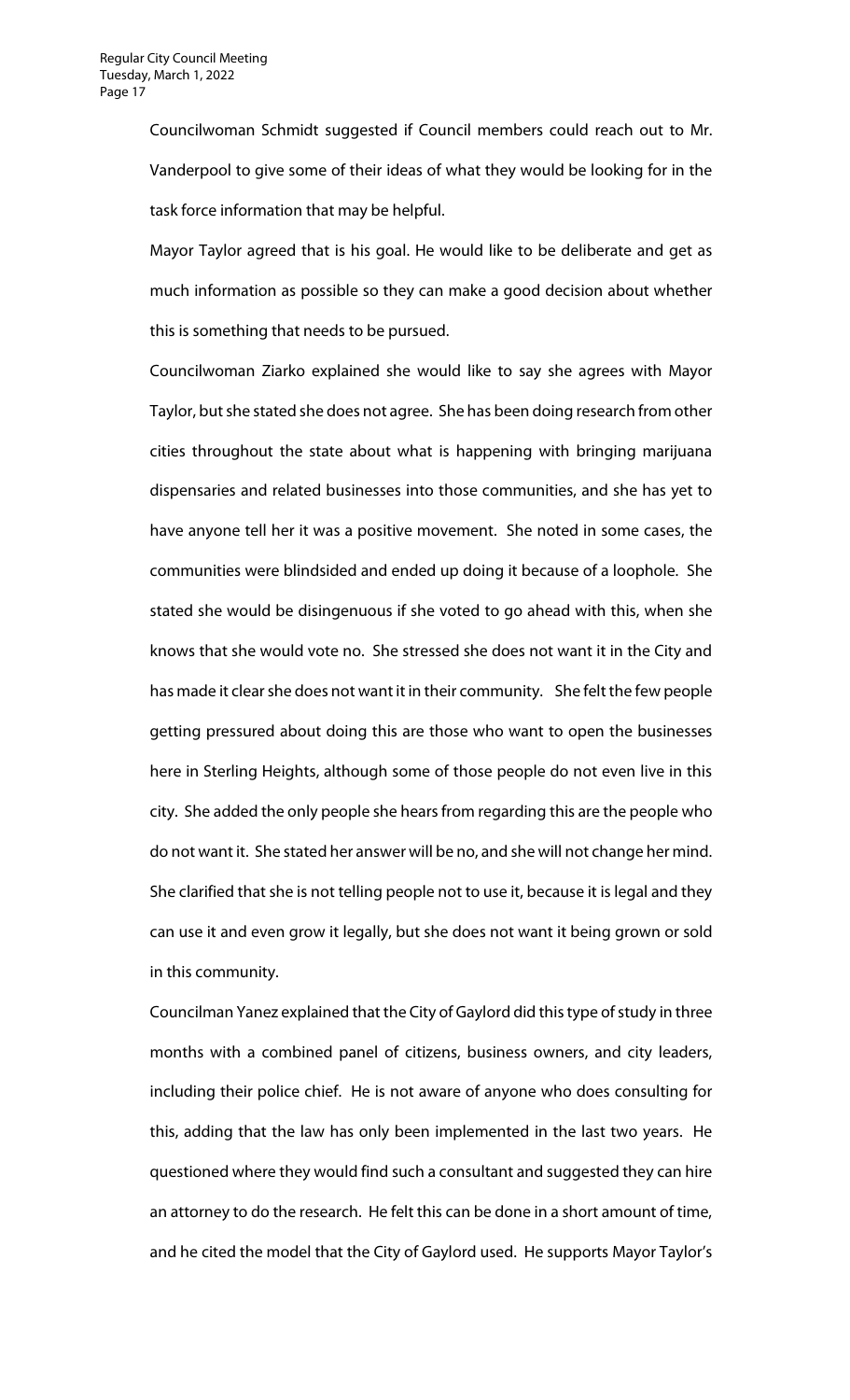suggestion and pointed out it is just fact-finding at this time. He does not want to spend a lot of money, but agreed they need answers to some of the questions Mayor Taylor raised because he was confident they are many of the same questions the citizens will ask.

Mayor Taylor requested that Councilman Yanez provide the information that Gaylord used in their study, which would be helpful.

Councilman Yanez agreed he would do so.

Councilwoman Koski did not believe they need to hire a consultant. She pointed out that they have a City Attorney whom she believed could provide a great deal of information. She believed there are some sessions the Michigan Municipal League (MML) is holding in their upcoming conference that have to do with marijuana, and she was confident they could get information from the MML. She questioned whether Lansing has records as to what has taken place over the last few years. She does not feel she would want to hire money to hire a consultant to do this and felt the City is capable of doing this inhouse with the information the City Attorney could make available.

Councilman Radtke stated the Fire Chief should be on the task force. He looks forward to the report, and felt it is time to dig in on this. He talked to the mayor of Hazel Park, who told him they were very much in favor of the marijuana business and were one of the first communities to develop an ordinance for it. He understood some of the concerns, and he hopes the report will answer them. Mayor Taylor asked Mr. Vanderpool if he has clear direction.

Mr. Vanderpool stated it might be helpful to have a vote. He believes there was some disagreement by a couple of members on whether to proceed with a task force, although he believes there is consensus.

Mayor Taylor understood there was only one strong "no" in terms of proceeding, and there were a couple who suggested a consultant. He felt that over the course of the next thirty days, Mr. Vanderpool would make a recommendation for City Council in terms of what the task force might look like, their objective and scope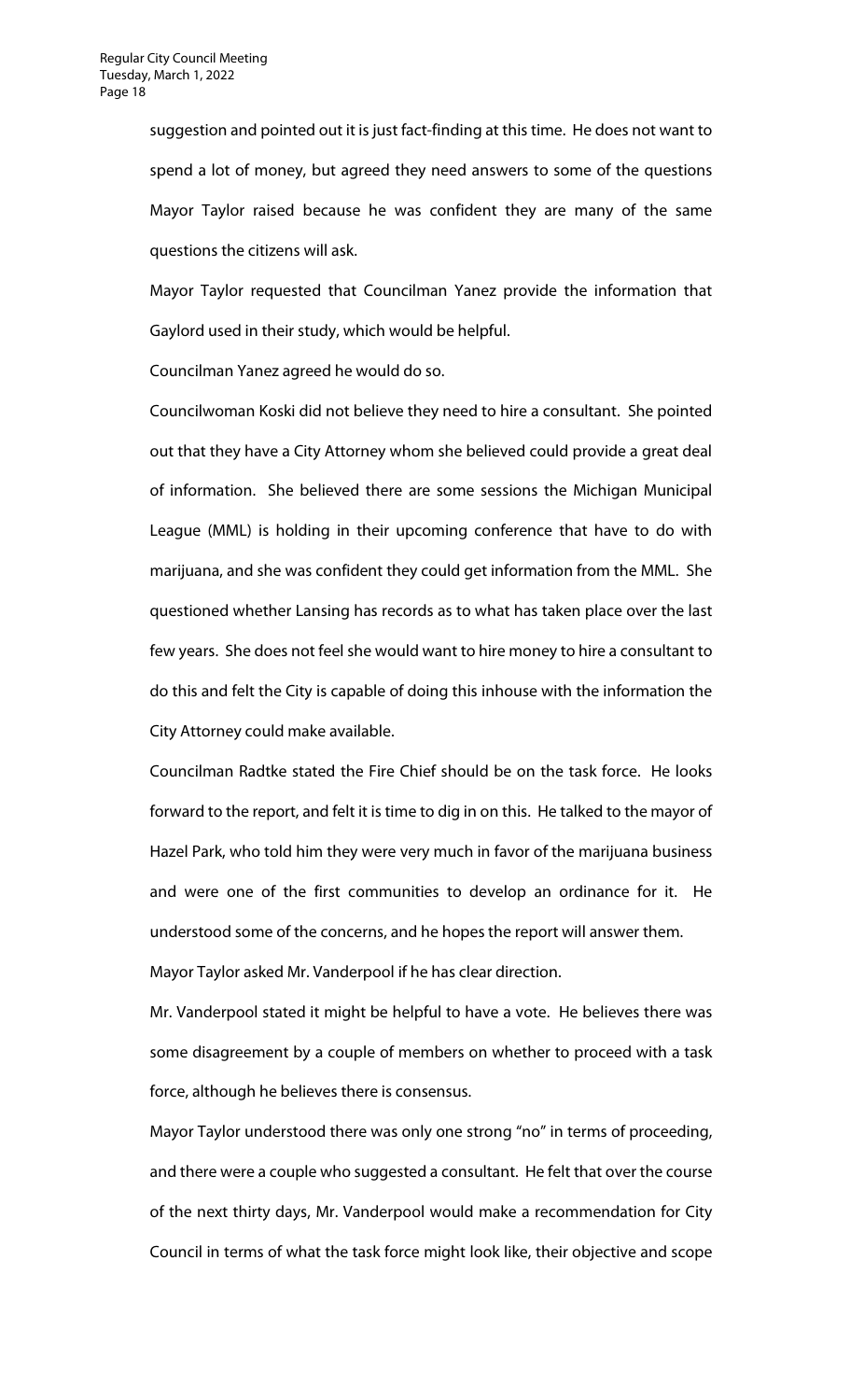of work, and whether or not he recommends the use of a consultant. He would come back with this information in thirty days to get approval from the City Council.

Mr. Vanderpool stated that is his understanding of the request, and he felt it is a fair request.

Councilwoman Schmidt clarified her earlier comment that she does not necessarily mean that the City needs a consultant, but she felt putting pressure on Administration to get this done in three months, when they have other work they do on a day-to-day basis, could be difficult. She noted there is fact-finding and questions to be answered, and although she does not feel it is specifically necessary to hire a consultant, she does not want Administration and the various departments to become bogged down.

Mayor Taylor suggested that Mr. Vanderpool's report back to City Council in thirty days could include a recommendation as to a timeline to balance the workflow with the rest of the directors so it does not become too onerous on them.

Mr. Vanderpool agreed, stating they can come back with a couple of options, possibly one being a more expedited process with a consultant. Another option is to do it inhouse, and he emphasized the City has the capability and expertise to do this internally, so he is not suggesting they do not go that route. He agreed it is a matter of allocating resources, especially in light of the other initiatives they are working to implement. He felt the direction is clear and stated they will report back with a couple of options, perhaps with a preferred option. He concluded that they should have some good information to consider.

## 13. UNFINISHED BUSINESS

There was no unfinished business.

# 14. NEW BUSINESS

There was no new business.

15. CLOSED SESSION PERMITTED UNDER ACT 267 OF 1976 Mr. Kaszubski stated there are no items for closed session this evening.

## 16. ADJOURN

Moved by Ziarko, seconded by Schmidt, RESOLVED, to adjourn the meeting.